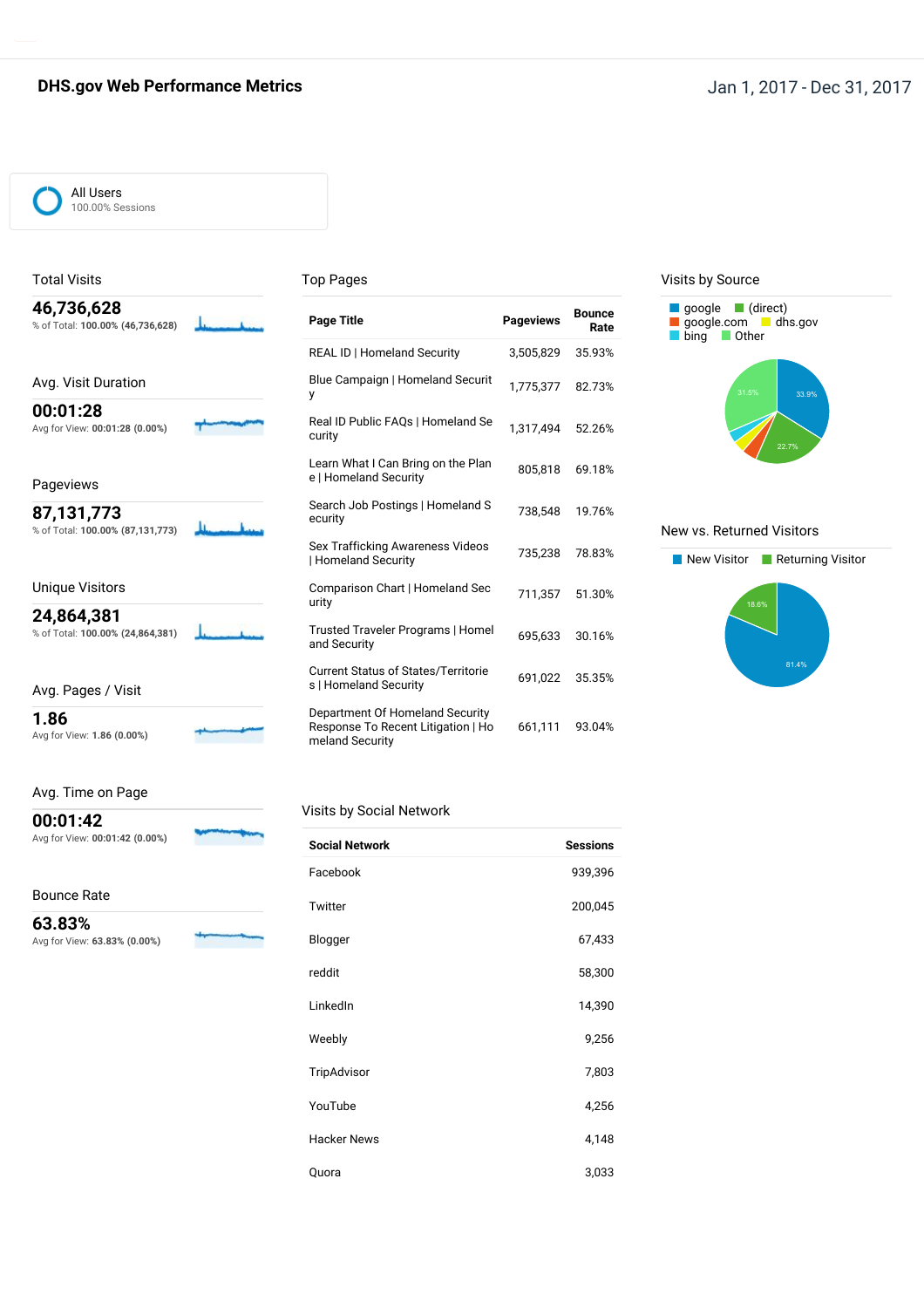### **DHS.gov Search Performance Metrics Jan 1, 2017 - Dec 31, 2017**

Π

All Users 100.00% Sessions

Visits to DHS.gov

% of Total: **100.00% (46,736,628)**

Total Internal Searches

% of Total: **100.00% (1,385,119)**

Total External Searches (Google)

**46,736,628**

**1,385,119**

**10,335,671** % of Total: **22.11% (46,736,628)**

### Top Internal Searches by Search Term

New vs. Returned Visitors



Avg. Visits per Visitor



### Top External Searches (Google - as reported)

global entry 5,793 0 real id compliant st 5,557 0

daca 4,729 236 tps honduras 118 esta application and 4,493 and 4,493

| Page Title                                                                                       | <b>Sessions</b> |
|--------------------------------------------------------------------------------------------------|-----------------|
| Blue Campaign   Homeland Security                                                                | 1,129,399       |
| Learn What I Can Bring on the Plane   H<br>omeland Security                                      | 629,191         |
| Homeland Security                                                                                | 508,365         |
| Homeland Security   Home                                                                         | 491,577         |
| Sex Trafficking Awareness Videos   Ho<br>meland Security                                         | 445.470         |
| Real ID Public FAQs   Homeland Securit<br>у                                                      | 266,005         |
| Get a Green Card   Homeland Security                                                             | 224,154         |
| TSA to Notify Travelers of Upcoming 20<br>18 Real ID Airport Enforcement   Homel<br>and Security | 154,519         |
| Immigration Data & Statistics   Homela<br>nd Security                                            | 147,899         |
| Check Immigration Case Status   Home<br>land Security                                            | 127,801         |

ates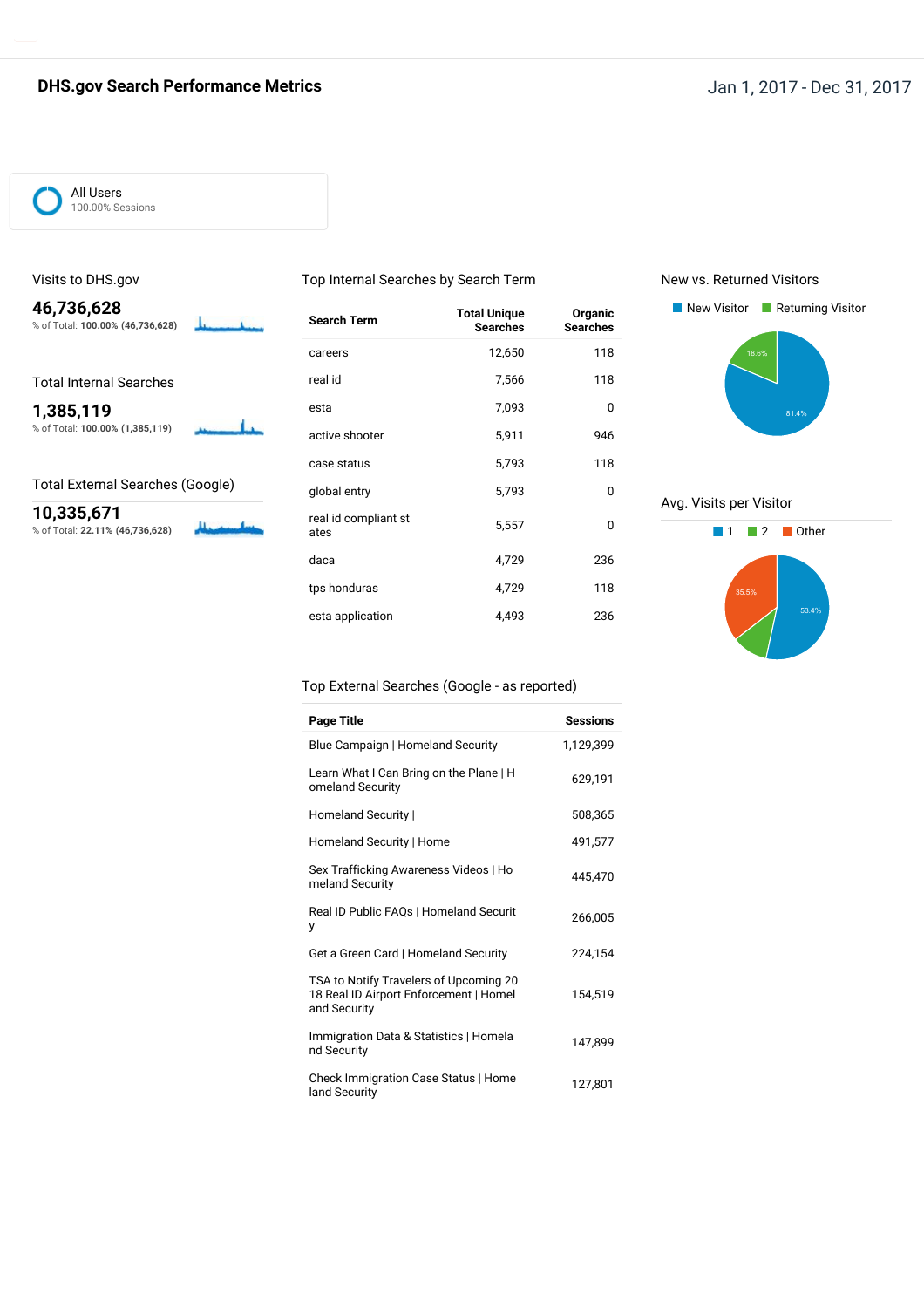Time Period: 01/01/2017 –12/31/2017

# **Voice ofthe Customers**

## **Feedback:**

- The major customer issues to improve on the DHS.gov site include making content easier to find, label pages and navigation to help customersfind relevant content quickly and easily.
- Other items to improve on the DHS.gov site include simplifying links and navigation choices, making navigation more intuitive, and remediating broken links.

Complete list available upon request

(Source: Survey Monkey)

### **Recommendations:**

We continued to review and work on recommendations from DHS.gov metrics reports. The DHS.gov Web Team documented and analyzed the success of improvements through metrics in addition to emerging technologies, recommendations and actions.

### **Actions Taken:**

**Difficulty Finding Content, Feeling Lost and Mislabeled Links:** The DHS.gov Web Team continues to implement more left navigation throughout site and restructure content and hyperlinks to promote a more productive, user-friendly experience.

**Increase Visibility:** This past year, the DHS.gov Web Communications team identified the top 200 pages according to Google Analytics and updated the "Frequently Request Pages" section of the site to reflect customer needs.

**Improved Usage Analytics:** This past year, the DHS.gov Web Communications team installed Google Analytics tracking code to all DHS.gov homepage rotators to identify how many clicks rotators are receiving and which homepage content is attracting the most attention by site users.

### **2017 Technical Improvements:**

- Removed "Latest Headlines" from bottom of Main News Page
- Reviewed mobile theme's template
- Upgraded to latest baseline of our Content Management System
- Changed Blog Aggregate Page
- Upgraded our Content Management System to latest version
- Changed the view of Blogs and Press Releases Thumbnails on the Homepage News Feed
- Changed the main Seal on the website header to make I properly accessible
- Changed the 250 pixel thumbnails to 200 pixels for the tablet view of the blog page
- Added links to blogs on our homepage
- Updated our archives view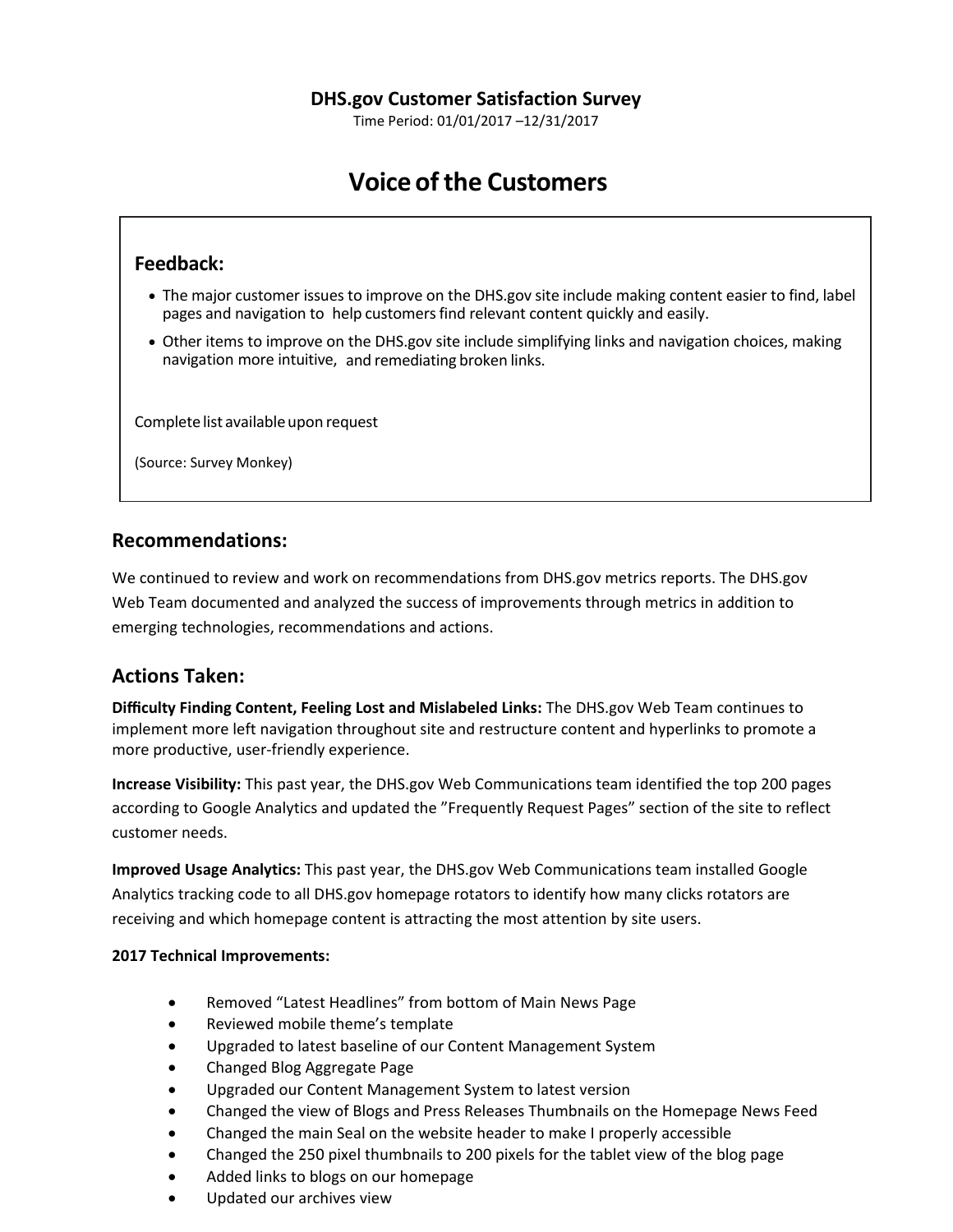## **DHS.gov Customer Satisfaction Survey**

Time Period: 01/01/2017 –12/31/2017

- Fixed our accessibility issues
- Added title tags to our slideshow controls for accessibility
- We've made internal updates to ensure user compatibility
- Added Google Analytics tracking to our highlights rotator
- Changed our highlights rotator content type
- Updated our baseline and modules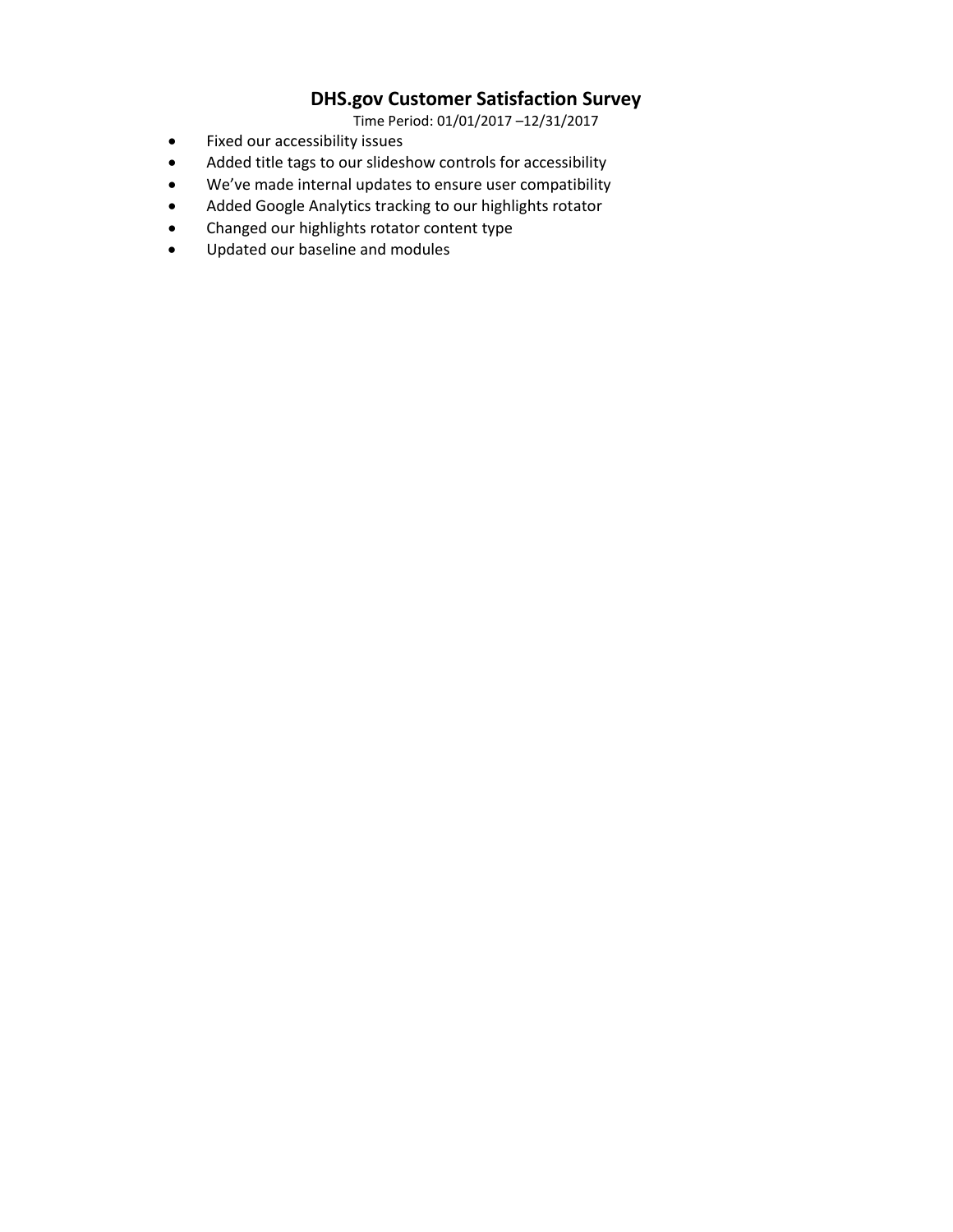# **DHS.gov Customer Satisfaction Survey**

Time Period: 1/1/2017 - 12/31/2017

# **Overall Customer Satisfaction Score 69.22**

| How would you rate your overall experience today?                             |                  |               | 64.09        |
|-------------------------------------------------------------------------------|------------------|---------------|--------------|
| <b>Answer Choices</b>                                                         | <b>Responses</b> | <b>Points</b> | <b>Score</b> |
| • Outstanding                                                                 | 8367             | 100           | 836700       |
| • Above Average                                                               | 11810            | 75            | 885750       |
| • Average                                                                     | 11607            | 50            | 580350       |
| • Below Average                                                               | 2738             | 25            | 68450        |
| • Poor                                                                        | 2477             | $\mathbf{0}$  | 0            |
| <b>Total</b>                                                                  | 36999            |               | 2371250      |
| Were you able to complete the purpose of your visit?                          |                  |               | 60.41        |
| <b>Answer Choices</b>                                                         | <b>Responses</b> | <b>Points</b> | <b>Score</b> |
| • Yes                                                                         | 22350            | 100           | 2235000      |
| $\blacksquare$ No                                                             | 14649            | 0             | 0            |
| <b>Total</b>                                                                  | 36999            |               | 2235000      |
| Would you still return to this website if you could get this                  |                  |               | 84.96        |
| information or service from another source?                                   |                  |               |              |
| <b>Answer Choices</b>                                                         | <b>Responses</b> | <b>Points</b> | <b>Score</b> |
| • Yes                                                                         | 31434            | 100           | 3143400      |
| $\blacksquare$ No                                                             | 5565             | 0             | 0            |
| <b>Total</b>                                                                  | 36999            |               | 3143400      |
| Will you recommend this website to a friend or colleague?                     |                  |               | 79.72        |
| <b>Answer Choices</b>                                                         | <b>Responses</b> | <b>Points</b> | <b>Score</b> |
| • Yes                                                                         | 29496            | 100           | 2949600      |
| $\blacksquare$ No                                                             | 7503             | 0             | 0            |
| <b>Total</b>                                                                  | 36999            |               | 2949600      |
| Please describe your experience finding your way around                       |                  |               | 63.60        |
| (navigating) DHS.gov today.                                                   |                  |               |              |
| NOTE: Excludes "Other" responses                                              |                  |               |              |
| <b>Answer Choices</b>                                                         | <b>Responses</b> | <b>Points</b> | <b>Score</b> |
| · Encountered no difficulties                                                 | 21818            | 100           | 2181800      |
| • Had technical difficulties (e.g. error messages, broken links)              | 1045             | 0             | 0            |
| - Links did not take me where I expected                                      | 2488             | 0             | 0            |
| . Links / labels are difficult to understand, they are not intuitive          | 1101             | 0             | 0            |
| . Navigated to general area but couldn't find the specific content needed     | 5933             | 0             | 0            |
| . Too many links or navigational choices                                      | 908              | 0             | 0            |
| . Would often feel lost, not know where I was                                 | 1011             | $\mathbf 0$   | 0            |
| <b>Total</b>                                                                  | 34304            |               | 2181800      |
| How was your experience using our site search?                                |                  |               | 54.29        |
| NOTE: Excludes "Did not use search" and "Other" responses                     |                  |               |              |
| <b>Answer Choices</b>                                                         | <b>Responses</b> | <b>Points</b> | <b>Score</b> |
| · Encountered no difficulties                                                 | 9561             | 100           | 956100       |
| I was not sure what words to use in my search                                 | 1483             | 0             | 0            |
| - Results were not helpful                                                    | 3086             | 0             | 0            |
| . Results were not relevant to my search terms or needs                       | 1624             | 0             | 0            |
| - Results were too similar / redundant<br>- Returned not enough or no results | 493<br>1048      | 0<br>0        | 0<br>0       |
| - Returned too many results                                                   | 316              | 0             | 0            |
|                                                                               |                  |               |              |